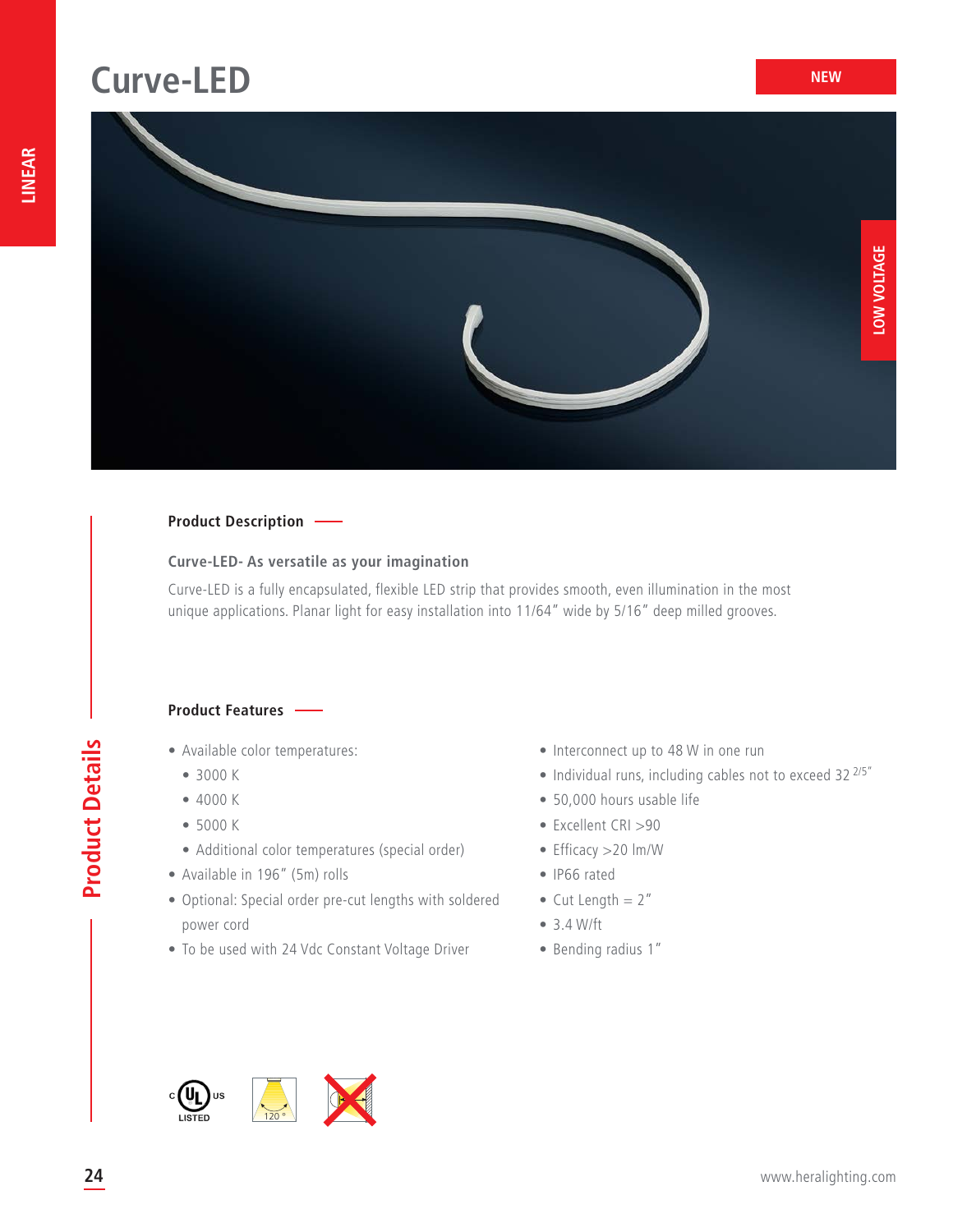

#### **Available Options**

#### **Necessary Accessories on Page 39**

| <b>MODEL</b> | <b>LENGTH</b>    | <b>POWER</b> | LIGHT OUT-<br><b>PUT</b> | <b>EFFICACY</b>     | <b>CRI</b> | <b>PART NO.</b><br>(3000 K)                    | <b>PART NO.</b><br>(5000 K) |
|--------------|------------------|--------------|--------------------------|---------------------|------------|------------------------------------------------|-----------------------------|
| Curve-LED    | $196"$ (5m) roll | 3.4 W/ft     | 66 lm/ft                 | 20 lm/W             | >90        | TAPF/CV07/196/3000                             | TAPE/CV07/196/5000          |
| Curve-LED    | $2" - 194"$      | 3.4 W/ft     | $66 \text{ Im/ft}$       | $20 \, \text{Im/W}$ | >90        | TAPF/CV07/**/3000                              | TAPF/CV07/**/5000           |
|              | *Custom length   |              |                          |                     |            | ** Use configurator to identify completed part |                             |

number



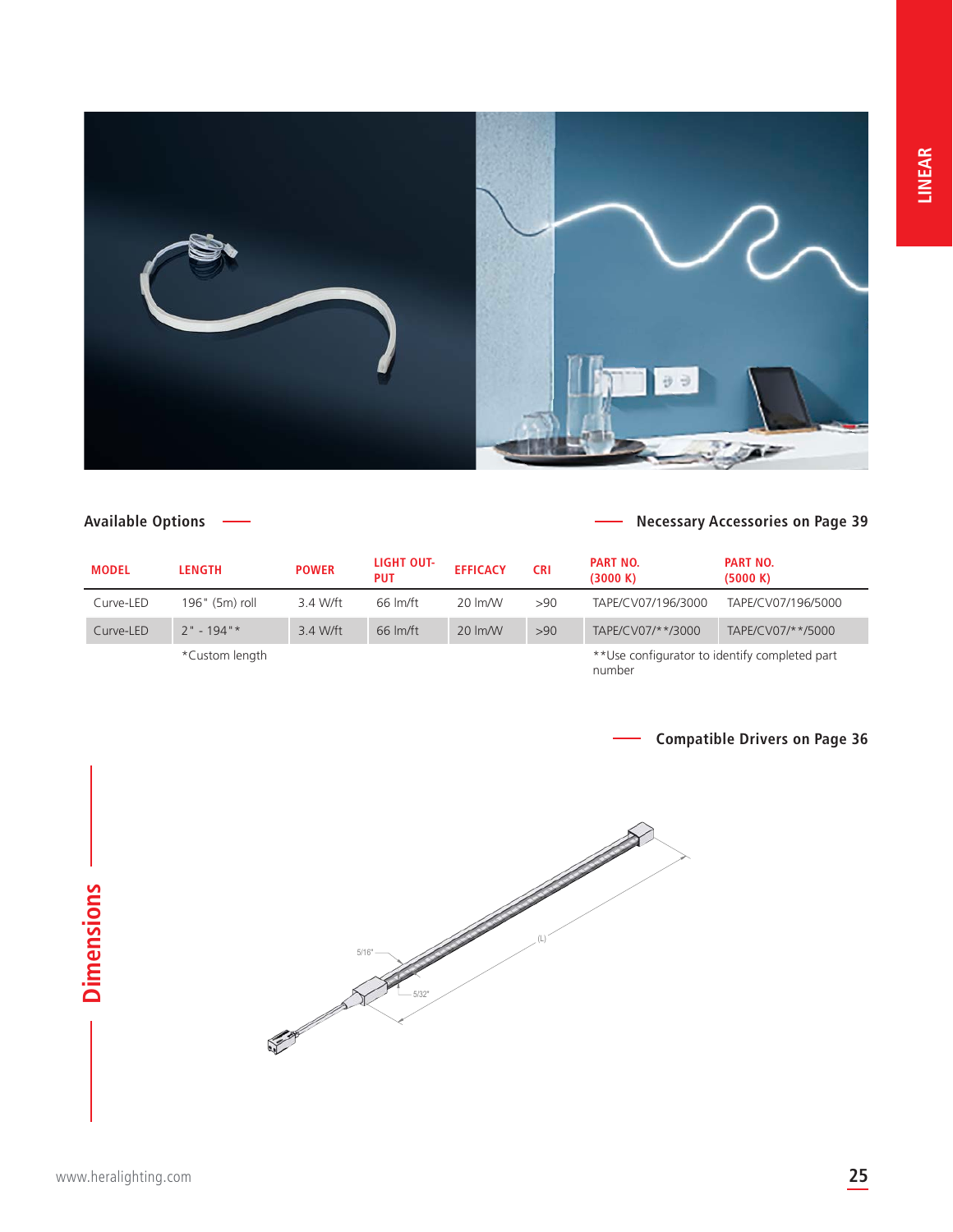# **Low Voltage Drivers**

#### **Constant Voltage Drivers**

**24 Vdc Drivers**



**Daisy Driver, 30W (Full Specs on Page #94)**



**Driver, 6W (Full Specs on Page #98)**



**Daisy Driver, 75W (Full Specs on Page #95)**



**Driver, 30W (Full Specs on Page #99)**



**Daisy Driver, 96W (Full Specs on Page #96)**



**Driver, 75W (Full Specs on Page #100)**



**Driver, 96W (Full Specs on Page #101)**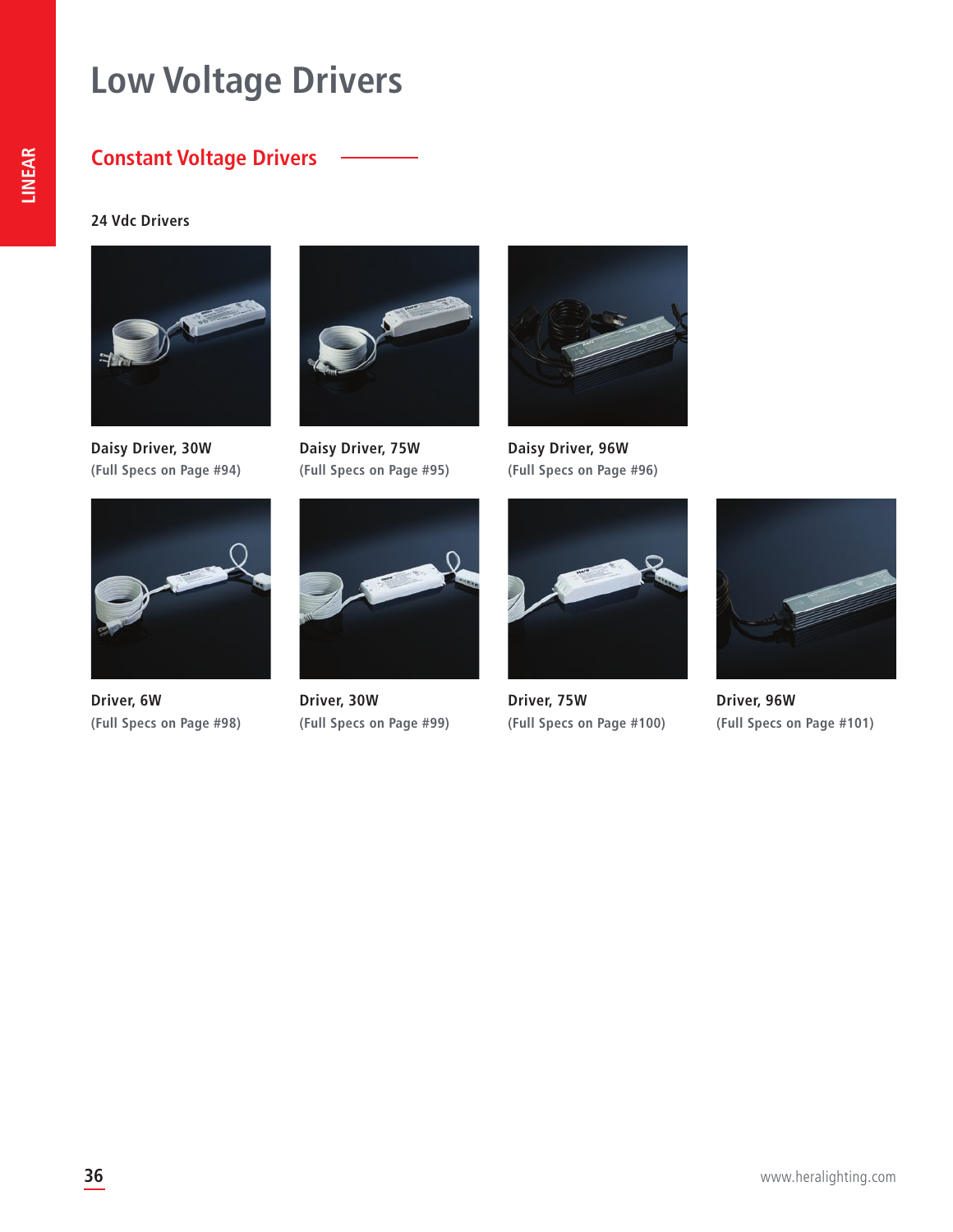# **Compatibility**

### **Constant Voltage Compatible LEDs**

|--|--|--|--|--|--|--|

ThinStick-LED

CStick-LED

TapeEven-LED

Curve-LED

TapeUltra-LED

TapeBasic-LED

Stick3-LED

Stick2-LED

StickVE-LED